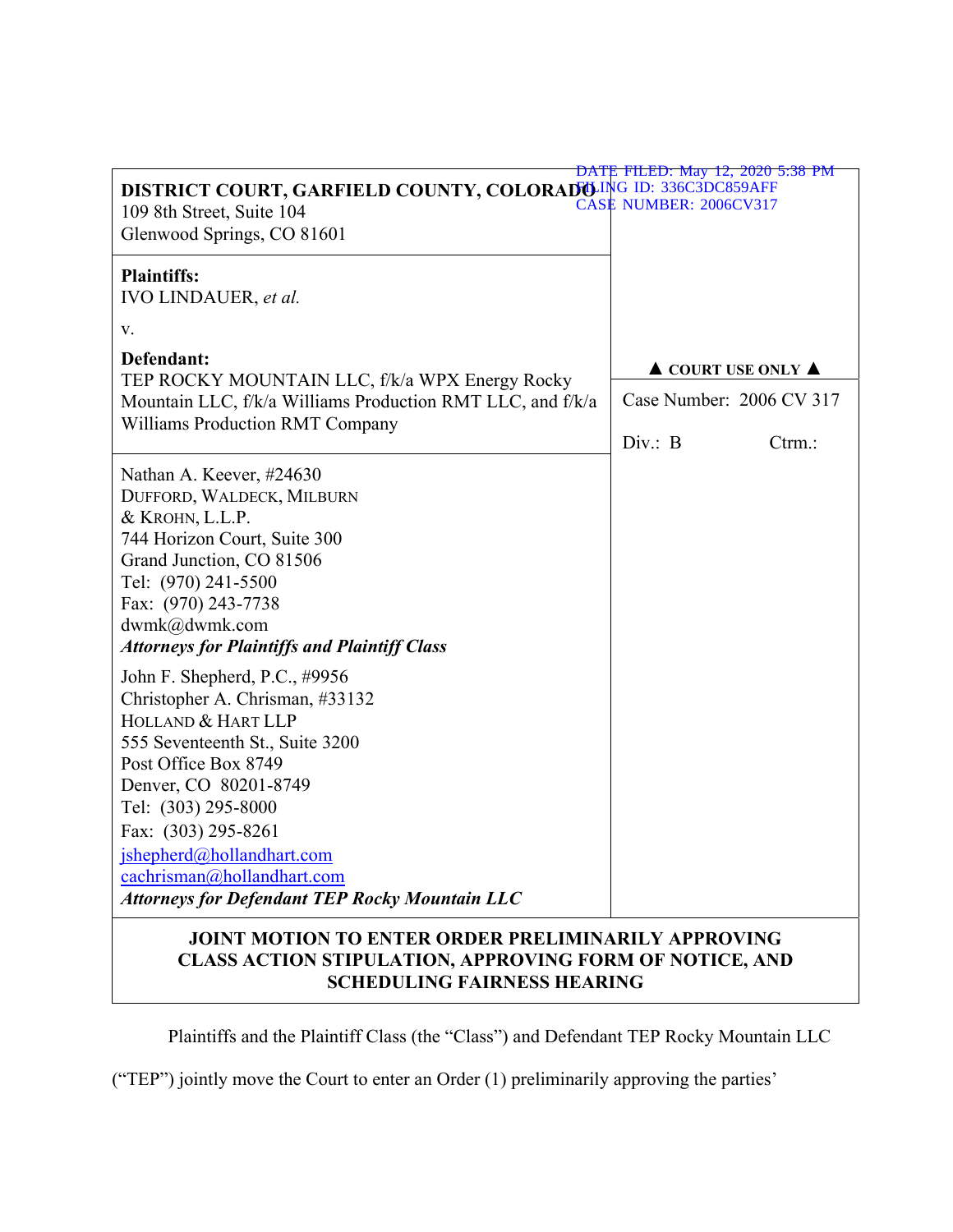proposed class action stipulation in furtherance of the Settlement Agreement approved by this Court on March 20, 2009, (2) approving the form of notice of the stipulation to be sent to Class members, and (3) scheduling a final fairness hearing to approve the parties' stipulation and Class Counsel's request for an award of fees and reimbursement of costs.

In support of this Joint Motion, the parties state:

 1. On March 20, 2009, this Court gave final approval to a class action settlement agreement (the "*Lindauer* Settlement Agreement"). Section 4.4 of the *Lindauer* Settlement Agreement contains limits on the amount of processing costs that can be allocated to certain members of the Class.

 2. On April 1, 2020, Class Counsel sent notice to TEP concerning a retroactive adjustment made to royalty payments in on TEP's June 2019 royalty checks deducting additional processing costs for the production months of January 2015 through December 2015 (the "2019 Processing Adjustment"). The adjustment resulted in an additional processing deduction from Class members in the amount of approximately \$800,000.

 3. In its notice, the Class contended that, based on its investigation, the 2019 Processing Adjustment exceeded the limit on deductible processing costs set forth in Section 4.4 of the *Lindauer* Settlement Agreement. The Class provided notice of its claim to TEP pursuant to paragraph 5 of the parties' settlement agreement entered on March 25, 2019, and approved by this Court on June 27, 2019.

 4. TEP investigated the issues surrounding the 2019 Processing Adjustment and, without admitting to any liability, is reversing the adjustment based on the following terms agreed upon by the parties: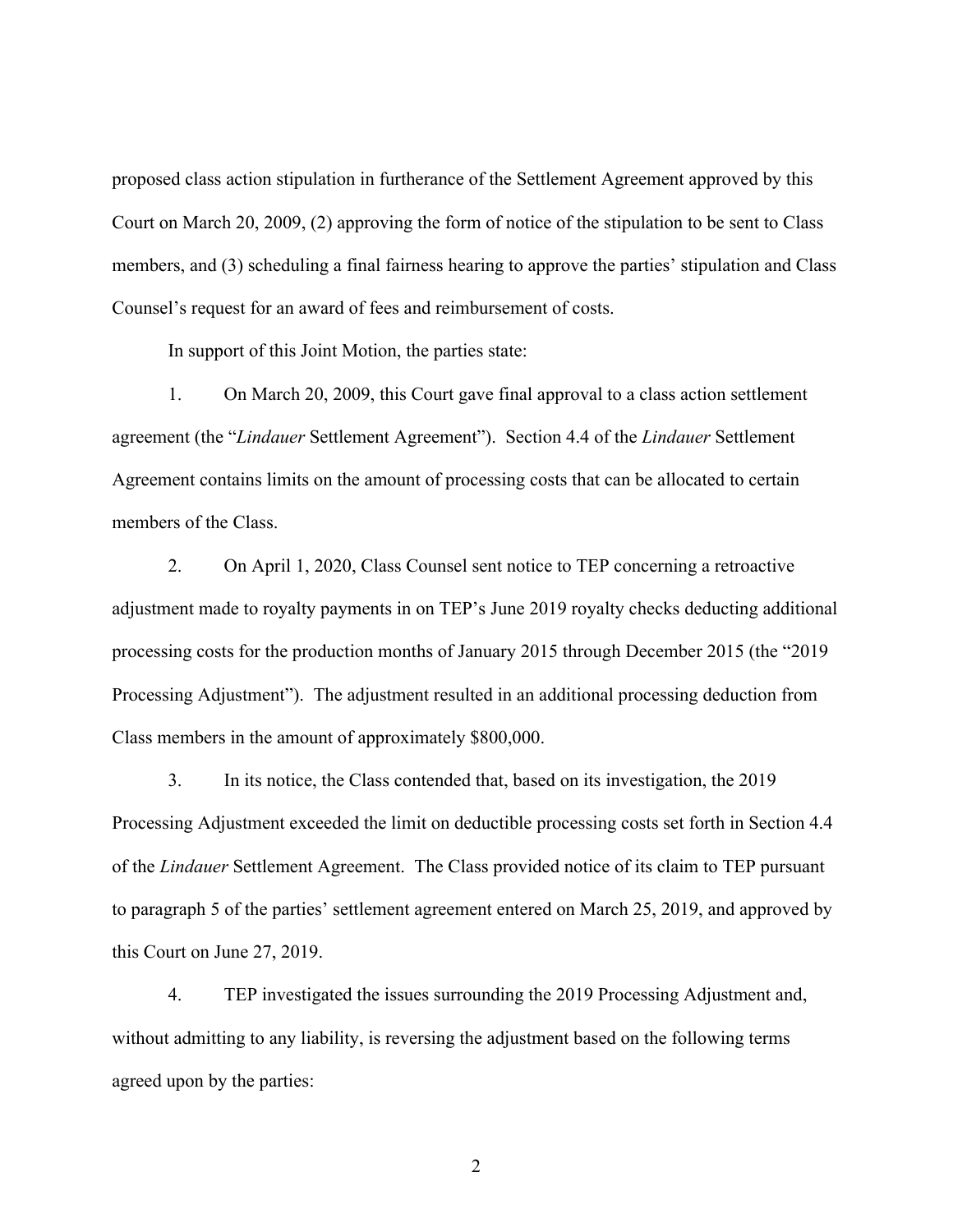a. On or before May 14, 2020, TEP will refund to the Class a total of 80% of the 2019 Processing Adjustment through a special royalty payment check run to the Class (the "Refund"). TEP will distribute the Refund in the same manner that it pays monthly royalties to the Class, *i.e.*, through either electronic deposit or by printed check. The remaining 20% of the 2019 Processing Adjustment will be held by TEP until further order of the Court, as more fully explained in paragraph 5 below. None of the 2019 Processing Adjustment will be retained by TEP.

 b. Upon processing the Refund, the Class members who receive additional royalty as a result of TEP's reversal of the 2019 Processing Adjustment release TEP and its predecessors, successors, assigns, and its past, present and future officers, directors, parents, affiliates, employees, agents, servants, and representatives (collectively, the "TEP Released Parties") from any and all claims and related damages (including claims for or award of costs and/or expenses, court costs and attorneys' fees) that the 2019 Processing Adjustment was improper. Such Class members covenant and agree that they will not commence, participate in, prosecute, or cause to be commenced or prosecuted against the TEP Released Parties, any action or other proceeding based upon the alleged impropriety of TEP's 2019 Processing Adjustment.

 c. The parties' agreement does not preclude TEP from subsequently adjusting the deduction of processing costs attributable to royalties paid to the Class in 2015, nor does it preclude the Class from challenging any subsequent adjustment to processing costs as inconsistent with the *Lindauer* Settlement Agreement or on other grounds.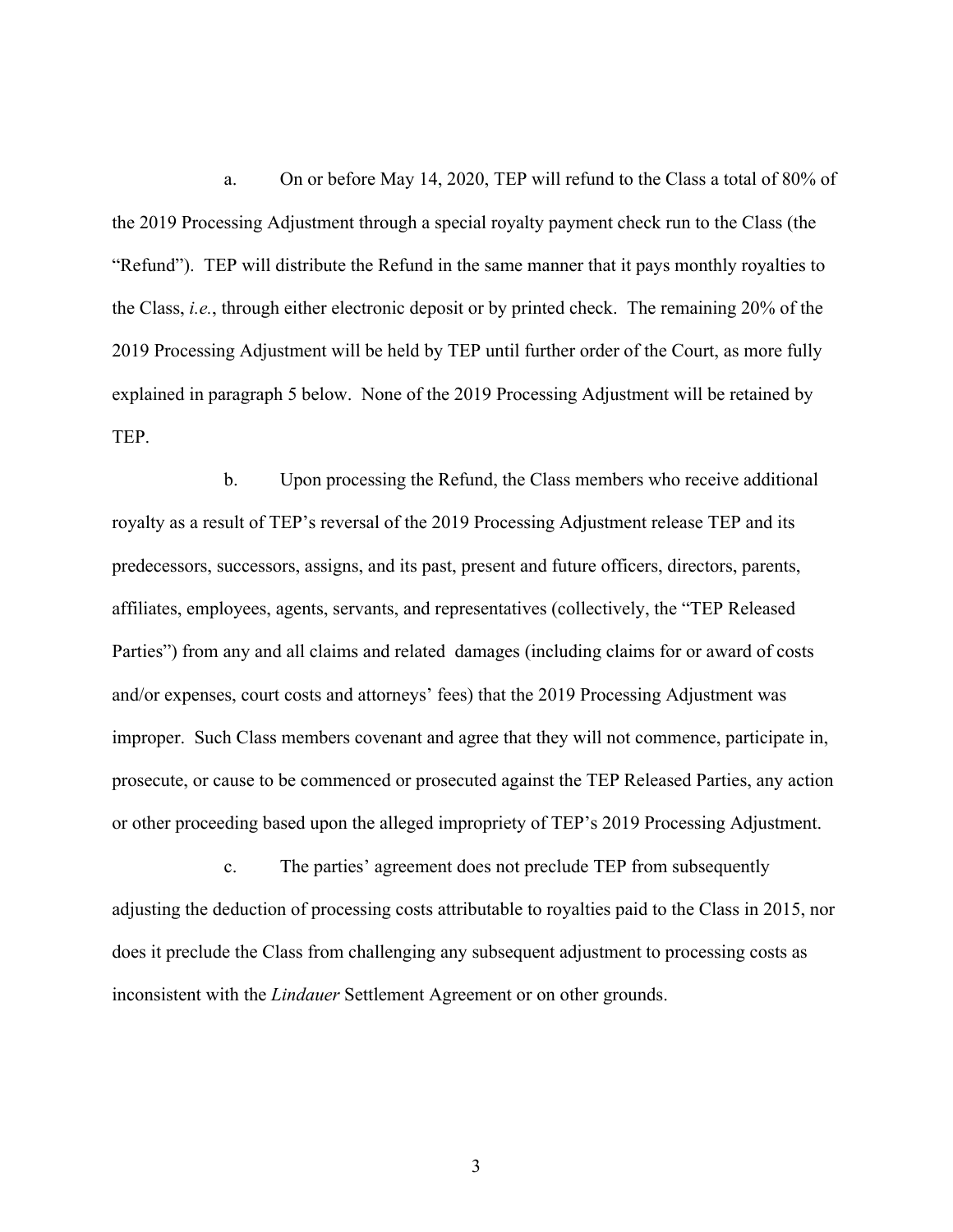d. The Parties represent and warrant to one another that their attorneys have the right and legal authority to enter into this stipulated agreement resolving their dispute over the 2019 Processing Adjustment.

 5. Class Counsel will request an award of attorneys' fees and reimbursement of expenses in the amount of 20% of the 2019 Processing Adjustment, as compensation for their investigation and pursuing with TEP the Class' claim and as a result of the additional recovery by the Class. TEP takes no position on this request, but has agreed to withhold 20% of the amount of the 2019 Processing Adjustment until further order of the Court related to Class Counsels' request for attorney fees and expenses, and for payment of any such award. Any portion of the 20% withheld not awarded to Class Counsel would be paid to the Class.The parties' stipulated agreement set forth in paragraph 3 above is not dependent on the Court's award of fees and costs.

 6. The parties' agreement set forth in paragraph 4 is subject to the Court's approval under C.R.C.P. 23(e), and also requires notice to be sent to the Class.

 7. The Class and TEP request that the Court enter the Order, attached as Exhibit A to this Joint Motion, that:

 a. preliminarily approves the parties' stipulated agreement set forth in this Joint Motion;

 b. approves a form of Notice to the members of the Class, attached as Exhibit  $\underline{B}$  to this Joint Motion, which describes the parties' agreement and provides Class members with an opportunity to object to its fairness; and